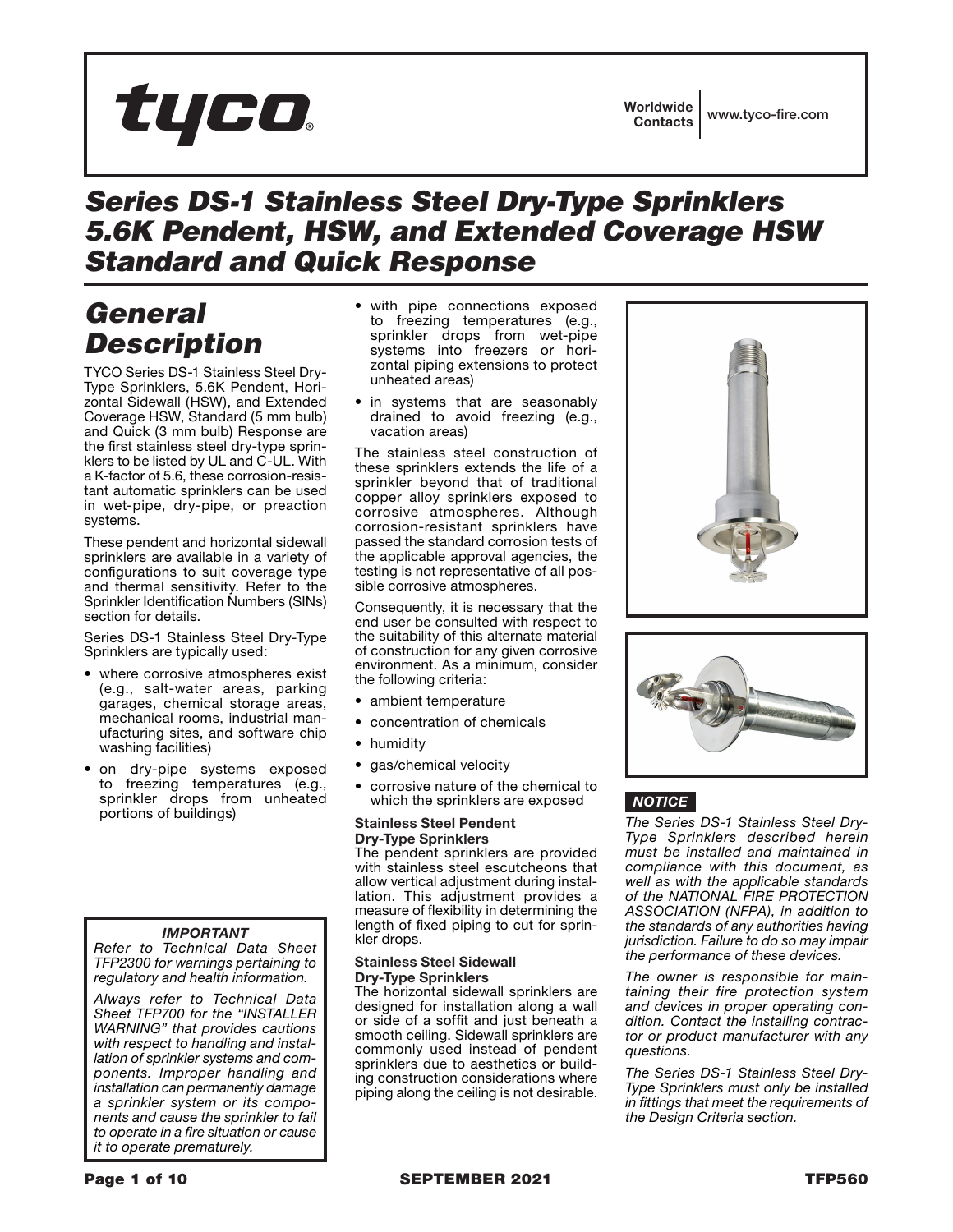|                                     |                                  |                                                           | <b>Extended Coverage</b>                                                         |                                              |                                              |                                                |
|-------------------------------------|----------------------------------|-----------------------------------------------------------|----------------------------------------------------------------------------------|----------------------------------------------|----------------------------------------------|------------------------------------------------|
|                                     | <b>Bulb</b><br><b>Color Code</b> | Pendent                                                   |                                                                                  | <b>Horizontal Sidewall</b>                   | <b>Horizontal Sidewall</b>                   |                                                |
|                                     |                                  | TY3230<br>TY3250<br>(3 mm Bulb)<br>(5 mm Bulb)            |                                                                                  | <b>TY3337</b><br>$(3 \text{ mm Bulb})^{(b)}$ | <b>TY3357</b><br>$(5 \text{ mm Bulb})^{(b)}$ | TY3339<br>$(3 \text{ mm Bulb})$ <sup>(c)</sup> |
| <b>Temperature</b><br><b>Rating</b> |                                  | with Standard<br>Escutcheon<br>(Figure 10)                | with Standard*<br>Escutcheon<br>(Figure 10)                                      | with Standard<br>Escutcheon<br>(Figure 14)   | with Standard<br>Escutcheon<br>(Figure 14)   | with Standard<br>Escutcheon<br>(Figure 17)     |
|                                     |                                  | with Recessed<br>Escutcheon <sup>(a)</sup><br>(Figure 11) | with Recessed<br>Escutcheon <sup>(a)</sup><br>(Figure 11)                        | with Deep<br>Escutcheon<br>(Figure 15)       | with Deep<br>Escutcheon<br>(Figure 15)       |                                                |
|                                     |                                  | with Deep<br>Escutcheon<br>(Figure 12)                    | with Deep <sup>*</sup><br>Escutcheon<br>Escutcheon<br>(Figure 12)<br>(Figure 16) |                                              | without<br>Escutcheon<br>(Figure 16)         |                                                |
|                                     |                                  | without<br>Escutcheon<br>(Figure 13)                      | without*<br>Escutcheon<br>(Figure 13)                                            |                                              |                                              |                                                |
| 135°F (57°C)                        | Orange                           | 1, 2                                                      | 1, 2                                                                             | $1**$ , $2**$                                | $1**$ , $2**$                                | $1***$ , $2***$                                |
| 155°F (68°C)                        | Red                              | 1, 2                                                      | $1, 2, 3^*$                                                                      | $1**$ , $2**$                                | $1**$ , $2**$                                | $1***$ , $2***$                                |
| 175°F (79°C)                        | Yellow                           | 1, 2                                                      | 1, 2                                                                             | $1**$ , $2**$                                | $1**$ , $2**$                                | N/A                                            |
| 200°F (93°C)                        | Green                            | 1, 2                                                      | $1, 2, 3^*$                                                                      | $1^{**}$ , $2^{**}$                          | $1^{**}$ , $2^{**}$                          | N/A                                            |
| 286°F (141°C)                       | <b>Blue</b>                      | 1, 2                                                      | $1, 2, 3^*$                                                                      | $1**$ , $2**$                                | $1**$ , $2**$                                | N/A                                            |
| 360°F (182°C)                       | Mauve                            | N/A                                                       | 1, 2                                                                             | N/A                                          | $1**$ , $2**$                                | N/A                                            |

#### Notes:

1. Listed by Underwriters Laboratories, Inc. (UL). Stainless steel sprinklers noted to be UL Listed are listed as Corrosion Resistant Sprinklers. Maximum order lengths are described in Figures 10 through 17.

2. Listed by Underwriters Laboratories for use in Canada (C-UL). Stainless steel sprinklers noted to be C-UL Listed are listed as Corrosion Resistant Sprinklers. Maximum order lengths are described in Figures 10 through 17.

3. Loss Prevention Certification Board (LPCB) approval and CE conformity apply to these temperature ratings only.

a. This configuration is applicable only up to 286°F (141°C).<br>b. To meet the deflector-to-ceiling distance of 4 to 12 inches (100 to 300 mm) for the standard coverage horizontal sidewall, the centerline of the sprinkler wa 4-5/16 to 12-5/16 inches below the ceiling.<br>c. To meet the deflector-to-ceiling distance of 4 to 12 in. (100 to 300 mm) for the extended coverage horizontal sidewall, the centerline of the sprinkler waterway must be 4-7/16

12-7/16 inches below the ceiling.

\* LPCB approval and CE conformity apply to only these configurations for TY3250 with only these indicated temperatures. \*\* Light and Ordinary Hazard Occupancies only.

\*\*\* Light Hazard Occupancies only.

N/A – Not Applicable

#### *TABLE A SERIES DS-1 STAINLESS STEEL DRY-TYPE PENDENT AND HORIZONTAL SIDEWALL STANDARD AND EXTENDED COVERAGE SPRINKLERS LABORATORY LISTINGS AND APPROVALS*

| <b>APPLICATION(1)</b>                                            | Coverage <sup>(2)</sup><br>W x L,<br>ft x ft<br>$(m \times m)$ | <b>Minimum</b><br>Flow,<br>gpm<br>(Ipm) | <b>Minimum</b><br>Pressure,<br>psi<br>(bar) | <b>Temperature</b><br>Rating | Top of<br>Deflector-to-Ceiling<br>Distance <sup>(2)</sup> |  |
|------------------------------------------------------------------|----------------------------------------------------------------|-----------------------------------------|---------------------------------------------|------------------------------|-----------------------------------------------------------|--|
| TY3339                                                           | $16 \times 16$<br>$(4.9 \times 4.9)$                           | 26<br>(98)                              | 21.6<br>(1, 49)                             |                              | 4 in. (100 mm)                                            |  |
| (3 mm Bulb)                                                      | $16 \times 18$<br>$(4.9 \times 5.5)$                           | 29<br>(110)                             | 26.8<br>(1, 85)                             | 135 °F (57 °C)               |                                                           |  |
| For Quick Response,<br>Light Hazard,<br><b>Extended Coverage</b> | $16 \times 20$<br>$(4.9 \times 6.1)$                           | 32<br>(121)                             | 32.7<br>(2, 25)                             | and<br>155 °F (68 °C)        | to<br>12 in. (300 mm)                                     |  |
| per NFPA 13                                                      | $18 \times 16$<br>$(5.5 \times 4.9)$                           | 29<br>(110)                             | 26.8<br>(1, 85)                             |                              |                                                           |  |

#### Notes:

1. These sprinklers are Listed by UL and C-UL. Stainless steel sprinklers noted to be UL and C-UL Listed are listed as Corrosion Resistant Sprinklers. 2. The minimum allowable spacing between sprinklers to prevent cold soldering is 14 ft (4,3 m).

#### *TABLE B SERIES DS-1 STAINLESS STEEL DRY-TYPE HORIZONTAL SIDEWALL EXTENDED COVERAGE SPRINKLERS UL AND C-UL INSTALLATION CRITERIA*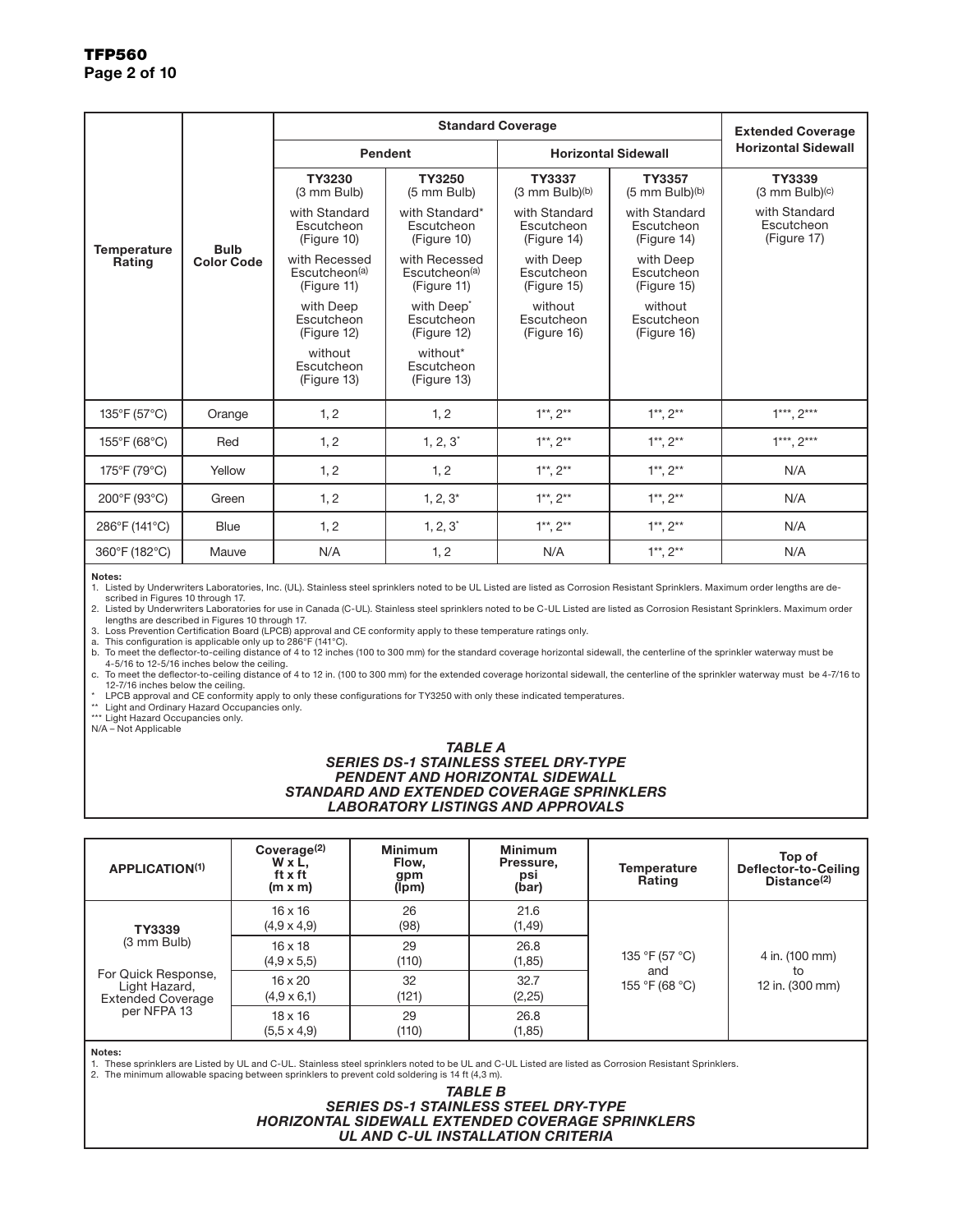# *Sprinkler Identification Numbers (SINs)*

### Standard Coverage Pendent

- TY3230 3 mm Bulb
- TY3250 5 mm Bulb

#### Standard Coverage Horizontal Sidewall

- TY3337 3 mm Bulb
- TY3357 5 mm Bulb

### Extended Coverage Horizontal Sidewall

• TY3339 – 3 mm Bulb

### *Technical Data*

**Approvals** UL and C-UL Listed LPCB Approved: Ref. No. 094a/12 CE Certified: EN 12259-1

(Refer to Tables A and B for details)

#### **Maximum Working Pressure** 175 psi (12,1 bar)

**Inlet Thread Connections** 1-Inch NPT or ISO 7-R 1

**Discharge Coefficient** K=5.6 GPM/psi½ (80,6 LPM/bar½)

**Temperature Ratings** Refer to Tables A and B

#### **Finishes**

Sprinkler: Stainless Steel Escutcheon: Stainless Steel

### **Physical Characteristics**

With the exceptions of the bulb, the Insert, the Deflector, and the Sealing Assembly, all components of the Series DS-1 Stainless Steel Dry-Type Sprinkler are constructed with Type 316 Stainless Steel.

- The bulb is glass.
- The Insert is 300 Series Stainless Steel. The Deflector is Type 316L Stainless Steel.

The Sealing Assembly consists of a Disc Spring that is sealed on both its inside and outside faces with a TEFLON gasket. The Disc Spring is 1/2 Hard Beryllium Nickel. Refer to Figures 1 through 3 for component assemblies.

# *Operation*

When TYCO Series DS-1 Stainless Steel Dry-Type Sprinklers, 5.6K Pendent, Horizontal Sidewall (HSW), and Extended Coverage HSW, Standard (5 mm bulb) and Quick (3 mm bulb) Response are in service, water is prevented from entering the assembly by the Plug with Sealing Assembly in the Inlet of the sprinkler. Refer to Figures 1 through 3.

The glass bulb contains a fluid that expands when exposed to heat. When the rated temperature is reached, the fluid expands sufficiently to shatter the glass bulb then release the Bulb Seat.

The compressed Spring is then able to expand and push the Water Tube as well as the Guide Tube outward. This outward action simultaneously pulls inward on the Yoke, withdrawing the Plug with Sealing Assembly from the Inlet and allowing the sprinkler to activate and flow water effectively.

### *Design Criteria*

TYCO Series DS-1 Stainless Steel Dry-Type Sprinklers, 5.6K Pendent, Horizontal Sidewall (HSW), and Extended Coverage HSW, Standard (5 mm bulb) and Quick (3 mm bulb) Response are intended for use in fire sprinkler systems designed in accordance with the standard installation rules recognized by the applicable Listing or Approval agency (e.g., UL Listing is based on NFPA 13 requirements).

For more information on LPCB Approval, contact Johnson Conrtrols at the following office:

Kopersteden 1 7547 TJ Enschede The Netherlands Tel: +31-(0)53-428-4444 Fax: +31-(0)53-428-3377 The Series DS-1 Stainless Steel Extended Coverage Sprinklers are intended for use in fire sprinkler systems designed in accordance with extended coverage installation guidelines provided by NFPA 13 and the installation criteria provided by Table B.

#### Sprinkler Fittings

Install the 1 inch NPT Series DS-1 Stainless Steel Dry-Type Sprinkler in the 1 inch NPT outlet or run of one of the following fittings:

- malleable or ductile iron threaded tee fittings that meet the dimensional requirements of ANSI B16.3 (Class 150)
- cast iron threaded tee fittings that meet the dimensional requirements of ANSI B16.4 (Class 125)
- cast bronze threaded tee fittings that meet the dimensional requirements of ANSI B16.15 (Class 125)
- stainless steel threaded tee fittings that meet the dimensional requirements of MSS SP-114.

Do not install the Series DS-1 Stainless Steel Dry-Type Sprinklers into elbow fittings. The inlet of the sprinkler can contact the interior of the elbow, potentially damaging the Inlet seal.

The unused outlet of the threaded tee is plugged as shown in Figures 4 and 5.

You can also install the Series DS-1 Sprinklers in the 1 Inch NPT outlet of a GRINNELL Figure 730 Mechanical Tee. However, the use of the Figure 730 Tee for this arrangement is limited to wetpipe systems.

The configuration shown in Figure 4 is only applicable for wet-pipe systems where the sprinkler fitting and waterfilled pipe above the sprinkler fitting are not subject to freezing and where the length of the Stainless Steel Dry-Type Sprinkler has the minimum exposure length depicted in Figure 6. Refer to the Exposure Length section.

For wet-pipe system installations of the 1 Inch NPT Series DS-1 Stainless Steel Dry-Type Sprinklers connected to CPVC piping, use only the following TYCO CPVC fittings:

- 1 in. x 1 in. NPT Female Adapter (P/N 80145)
- 1 in. x 1 in. x 1 in. NPT Sprinkler Head Adapter Tee (P/N 80249)

For dry-pipe system installations, use only the side outlet of maximum 2-1/2 inch reducing tee when locating the Series DS-1 Stainless Steel Dry-Type Sprinklers directly below the branch line. Otherwise, use the configuration shown in Figure 5 to assure complete water drainage from above the Series DS-1 Stainless Steel Dry-Type Sprinklers and the branchline. Failure to do so may result in pipe freezing and water damage.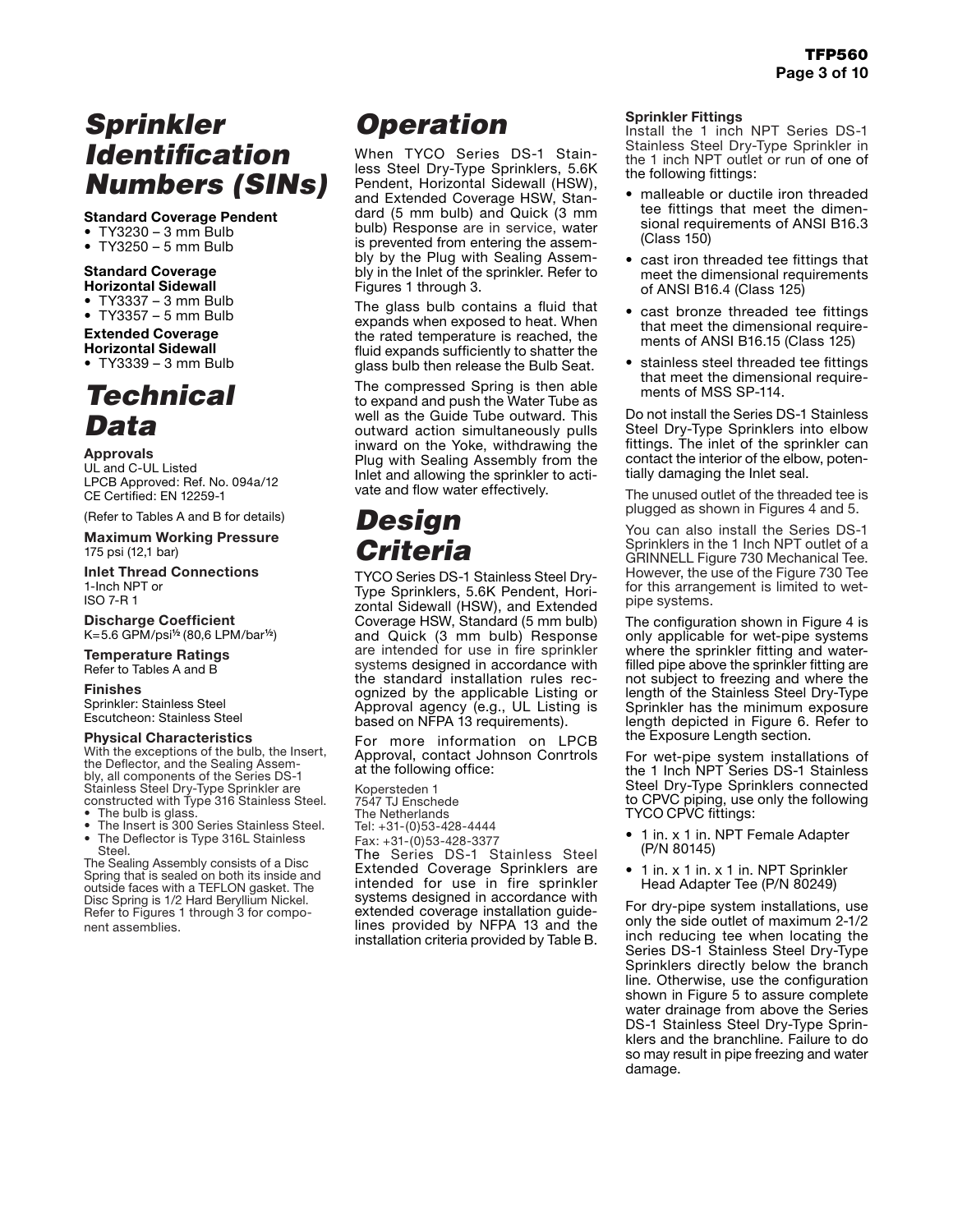TFP560 Page 4 of 10

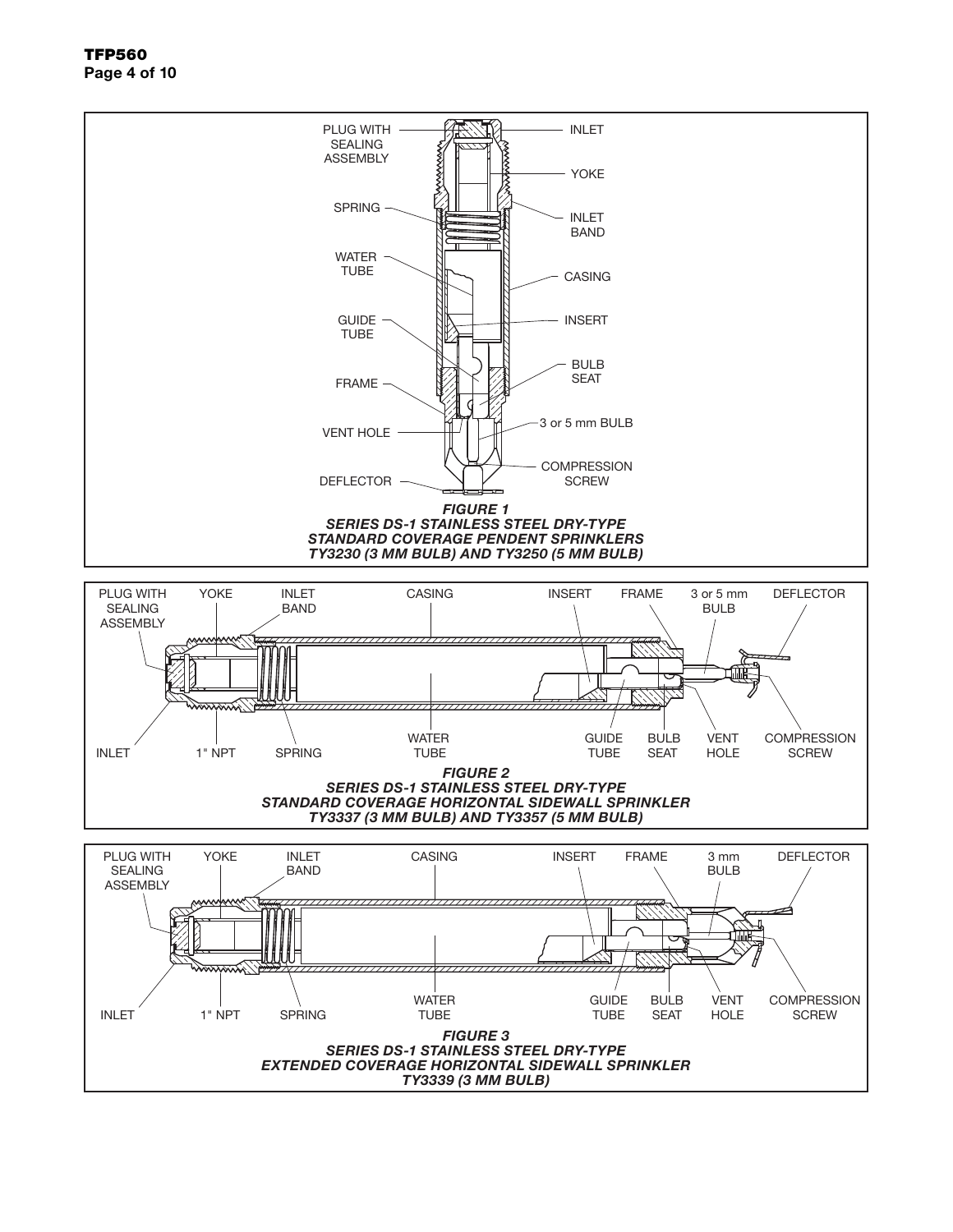### TFP560 Page 5 of 10



### *NOTICE*

*Do not install the Series DS-1 Stainless Steel Dry-Type Sprinklers into any other type fitting. Failure to use the appropriate fitting can result in one of the following:*

- *• failure of the sprinkler to operate properly due to formation of ice over the Inlet Plug or binding of the Inlet Plug*
- *• insufficient engagement of the Inlet pipe threads with consequent leakage*



RUN

### **Drainage**

In accordance with the minimum requirements of the NATIONAL FIRE PROTECTION ASSOCIATION for drypipe sprinkler systems, pitch branch, cross, and feed main piping connected to Stainless Steel Dry-Type Sprinklers and subject to freezing temperatures to allow proper drainage.

### Exposure Length

When using Stainless Steel Dry-Type Sprinklers in wet-pipe sprinkler systems protecting areas subject to freezing temperatures, use Table C to determine a sprinkler's appropriate exposed barrel length to prevent water from freezing in the connecting pipes due to conduction. The exposed barrel length measurement must be taken from the face of the sprinkler fitting to



the surface of the structure or insulation that is exposed to the heated area. Refer to Figure 6 for an example.

### Clearance Space

NFPA 13 requires a sealed clearance space around the sprinkler barrel of dry sprinklers that are connected to wet-pipe sprinkler systems protecting insulated freezer structures. The use of the Model DSB-2 Dry Sprinkler Boot, described in technical data sheet TFP591 and illustrated in Figures 7 and 8, meets this NFPA 13 requirement.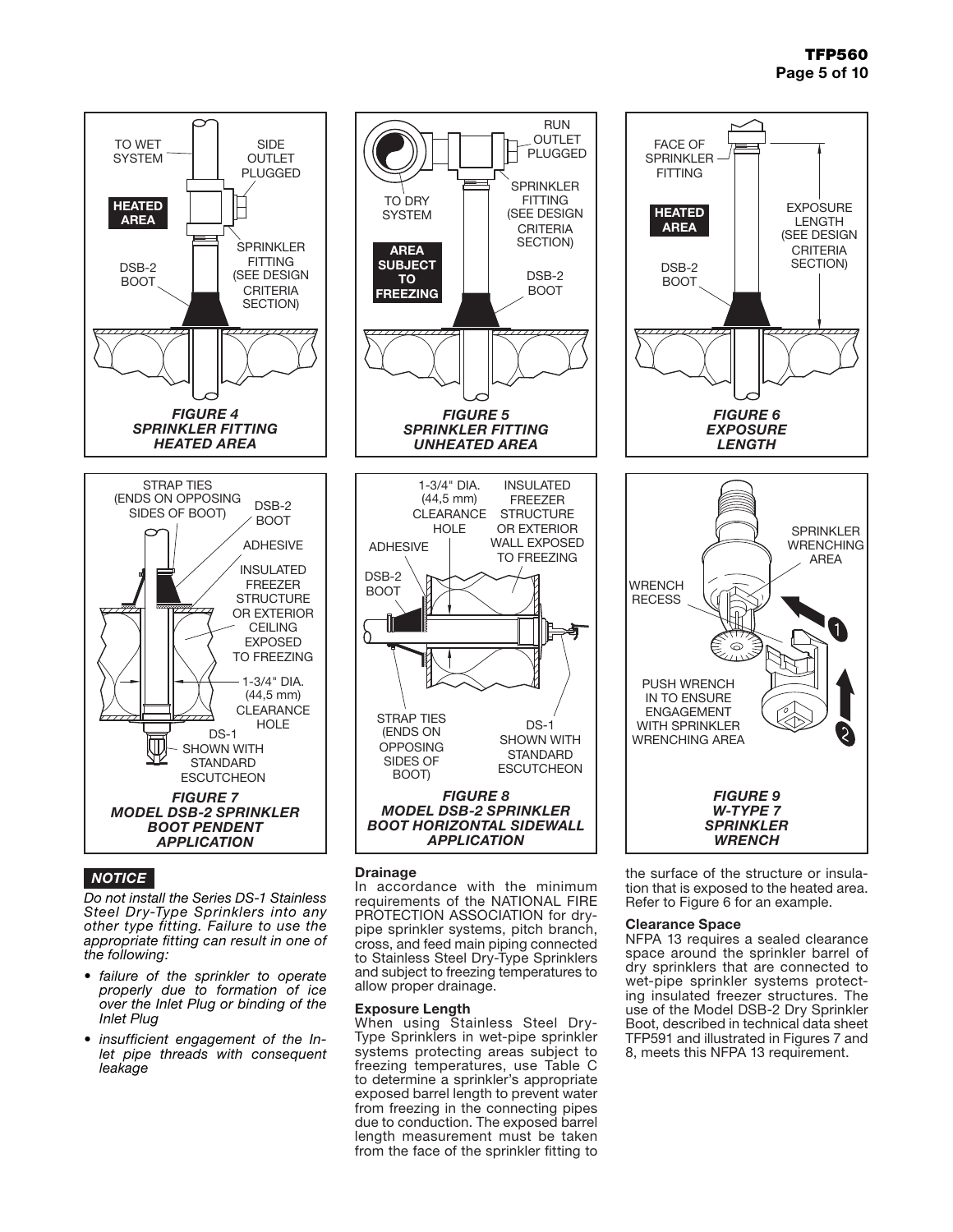|                                   | Temperatures for Heated Area <sup>(a)</sup>                |                 |                |  |  |  |
|-----------------------------------|------------------------------------------------------------|-----------------|----------------|--|--|--|
| <b>Ambient Temperature</b>        | 40°F                                                       | 60°F            |                |  |  |  |
| <b>Exposed to</b>                 | $(4^{\circ}C)$                                             | $(16^{\circ}C)$ |                |  |  |  |
| <b>Discharge End of Sprinkler</b> | Minimum Exposed Barrel Length(b),<br><b>Inches</b><br>(mm) |                 |                |  |  |  |
| $40^{\circ}$ F<br>$(4^{\circ}C)$  | $\mathbf 0$                                                | 0               | 0              |  |  |  |
| $30^{\circ}$ F<br>$(-1^{\circ}C)$ | $\mathbf 0$                                                | 0               | 0              |  |  |  |
| $20^{\circ}$ F<br>$(-7^{\circ}C)$ | $\overline{4}$<br>(100)                                    | 0               | 0              |  |  |  |
| $10^{\circ}$ F                    | 8                                                          | $\mathbf{1}$    | 0              |  |  |  |
| $(-12^{\circ}C)$                  | (200)                                                      | (25)            |                |  |  |  |
| $0^{\circ}F$                      | 12                                                         | 3               | 0              |  |  |  |
| $(-18^{\circ}C)$                  | (305)                                                      | (75)            |                |  |  |  |
| $-10^{\circ}$ F                   | 14                                                         | $\overline{4}$  | $\mathbf{1}$   |  |  |  |
| $(-23^{\circ}C)$                  | (355)                                                      | (100)           | (25)           |  |  |  |
| $-20^{\circ}F$                    | 14                                                         | 6               | 3              |  |  |  |
| $(-29^{\circ}C)$                  | (355)                                                      | (150)           | (75)           |  |  |  |
| $-30^{\circ}$ F                   | 16                                                         | 8               | $\overline{4}$ |  |  |  |
| $(-34^{\circ}C)$                  | (405)                                                      | (200)           | (100)          |  |  |  |
| $-40^{\circ}F$                    | 18                                                         | 8               | $\overline{4}$ |  |  |  |
| $(-40^{\circ}C)$                  | (455)                                                      | (200)           | (100)          |  |  |  |
| $-50^{\circ}$ F                   | 20                                                         | 10              | 6              |  |  |  |
| $(-46^{\circ}C)$                  | (510)                                                      | (255)           | (150)          |  |  |  |
| $-60^{\circ}F$                    | 20                                                         | 10              | 6              |  |  |  |
| $(-51^{\circ}C)$                  | (510)                                                      | (255)           | (150)          |  |  |  |

Notes:

a. For protected area temperatures that occur between values listed above, use the next cooler temperature. b. These lengths are inclusive of wind velocities up to 30 mph (18,6 kph).

*TABLE C*

*EXPOSED SPRINKLER BARRELS IN WET-PIPE SYSTEMS MINIMUM RECOMMENDED LENGTHS*

# *Installation*

TYCO Series DS-1 Stainless Steel Dry-Type Sprinklers, 5.6K Pendent, Horizontal Sidewall (HSW), and Extended Coverage HSW, Standard (5 mm bulb) and Quick (3 mm bulb) Response must be installed in accordance with this section.

### *NOTICE*

*The Series DS-1 must only be installed in fittings that meet the requirements of the Design Criteria section. For other important requirements regarding piping design and sealing of the clearance space around the Sprinkler Casing, refer to the Design Criteria section.*

Do not install any bulb type sprinkler if the bulb is cracked or there is a loss of liquid from the bulb. With the sprinkler held horizontally, a small air bubble

should be present. The diameter of the air bubble is approximately 1/16 in. (1,6 mm) for the 135°F (57°C) rating to 1/8 in. (3,2 mm) for the 286 $\mathrm{°F}$  (141 $\mathrm{°C}$ ) rating.

A leak-tight 1 inch NPT sprinkler joint should be obtained by applying a minimum-to-maximum torque of 20 to 30 lb-ft (26,8 to 40,2 N·m). Higher levels of torque can distort the sprinkler Inlet with consequent leakage or impairment of the sprinkler.

Do not attempt to compensate for insufficient adjustment in an Escutcheon Plate by under- or over-tightening the Sprinkler. Re-adjust the position of the sprinkler fitting to suit.

Step 1. Install pendent sprinklers only in the pendent position with the deflector parallel to the ceiling. Install horizontal sidewall sprinklers in the horizontal position with their center-line of waterway perpendicular to the back wall and parallel to the ceiling. Ensure the word "TOP" on the Deflector faces the ceiling.

Step 2. With a non-hardening pipe thread sealant such as TEFLON applied to the Inlet threads, hand-tighten the sprinkler into the sprinkler fitting.

Step 3. Wrench-tighten the sprinkler using a pipe wrench on the Inlet Band or Casing (refer to Figures 1 to 3) or using the W-Type 7 Sprinkler Wrench on the Wrench Flat (refer to Figure 9).

*Note: If sprinkler removal becomes necessary, remove the sprinkler using the same wrenching method noted above. Sprinkler removal is easier when a non-hardening sealant was used and torque guidelines were followed. After removal, inspect the sprinkler for damage.*

Step 4. After installing the ceiling or wall and applying a ceiling finish, slide on the outer piece of the Escutcheon until it comes in contact with the ceiling or wall. Do not lift the ceiling panel out of its normal position.

When using the Deep Escutcheon, hold the outer piece in contact with the mounting surface (ceiling or wall). Then rotate the inner piece approximately 1/4 turn, with respect to the outer piece, to hold the Deep Escutcheon firmly together.

# *Care and Maintenance*

TYCO Series DS-1 Stainless Steel Dry-Type Sprinklers, 5.6K Pendent, Horizontal Sidewall (HSW), and Extended Coverage HSW, Standard (5 mm bulb) and Quick (3 mm bulb) Response must be maintained and serviced in accordance with this section.

Before closing a fire protection system main control valve for maintenance work on the fire protection system that it controls, obtain permission to shut down the affected fire protection systems from the proper authorities and notify all personnel who may be affected by this action.

Absence of the outer piece of an escutcheon, which is used to cover a clearance hole, can delay sprinkler operation in a fire situation.

A Vent Hole is provided in the Bulb Seat to indicate if the Dry Sprinkler is remaining dry. (Refer to Figures 1 through 3.) Evidence of leakage from the Vent Hole indicates potential leakage past the Inlet seal and the need to remove the sprinkler to determine the cause of leakage; for example, an improper installation or an ice plug. Close the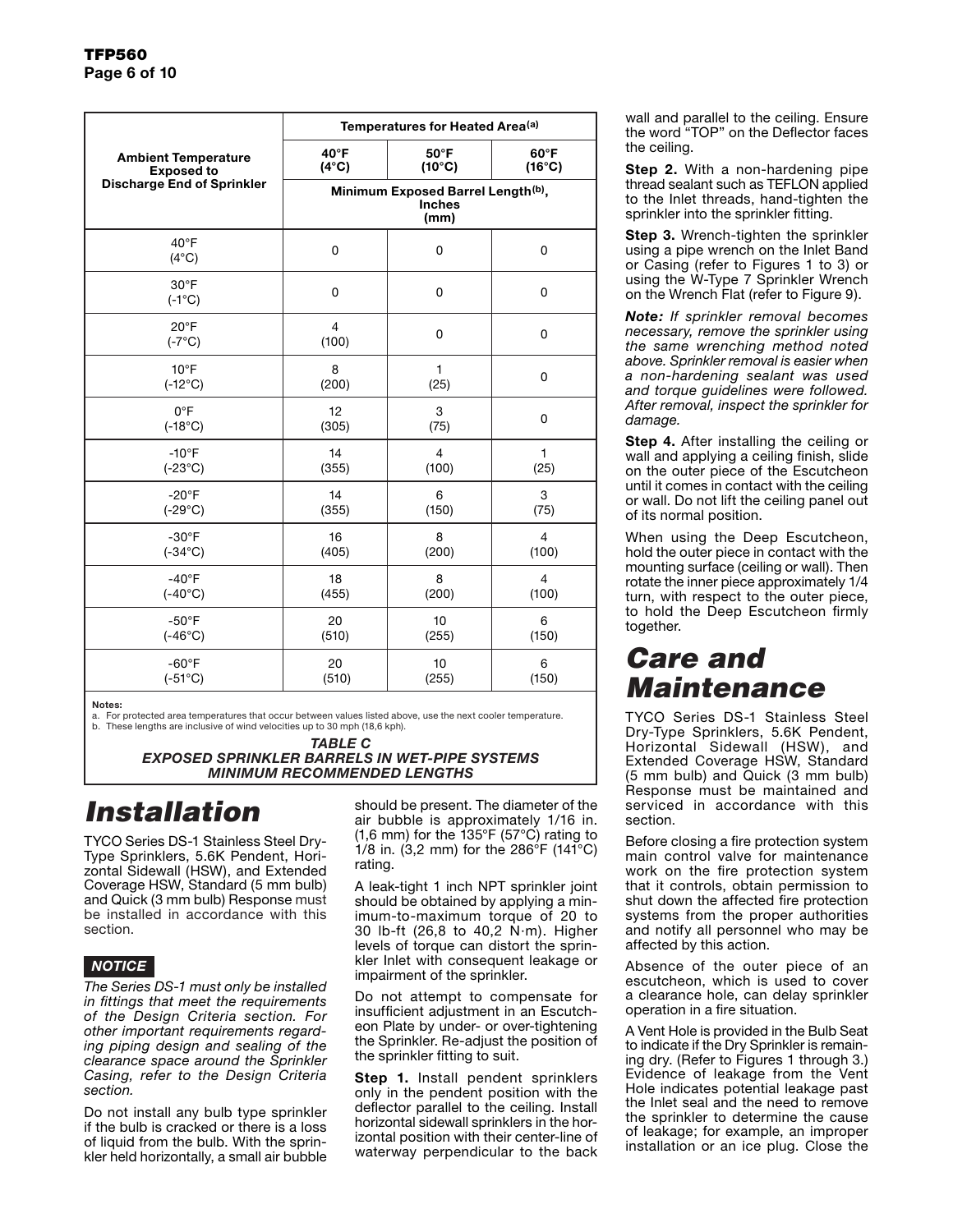

fire protection system control valve and drain the system before removing the sprinkler.

Sprinklers which are found to be leaking or exhibiting visible signs of corrosion must be replaced.

Automatic sprinklers must never be painted, plated, coated, or otherwise altered after leaving the factory. Modified sprinklers must be replaced. Sprinklers that have been exposed to corrosive products of combustion, but have not operated, should be replaced if they cannot be completely cleaned

by wiping the sprinkler with a cloth or by brushing it with a soft bristle brush.

Care must be exercised to avoid damage to the sprinklers - before, during, and after installation. Sprinklers damaged by dropping, striking, wrench twist/slippage, or the like, must be replaced. Also, replace any sprinkler that has a cracked bulb or that has lost liquid from its bulb. (Refer to Installation Section.)

The owner is responsible for the inspection, testing, and maintenance of their fire protection system and devices in compliance with this document, as well as with the applicable standards of the NATIONAL FIRE PROTECTION ASSOCIATION such as NFPA 25, in addition to the standards of any other authorities having jurisdiction. Contact the installing contractor or product manufacturer with any questions.

Automatic sprinkler systems are recommended to be inspected, tested, and maintained by a qualified Inspection Service in accordance with local requirements and/or national codes.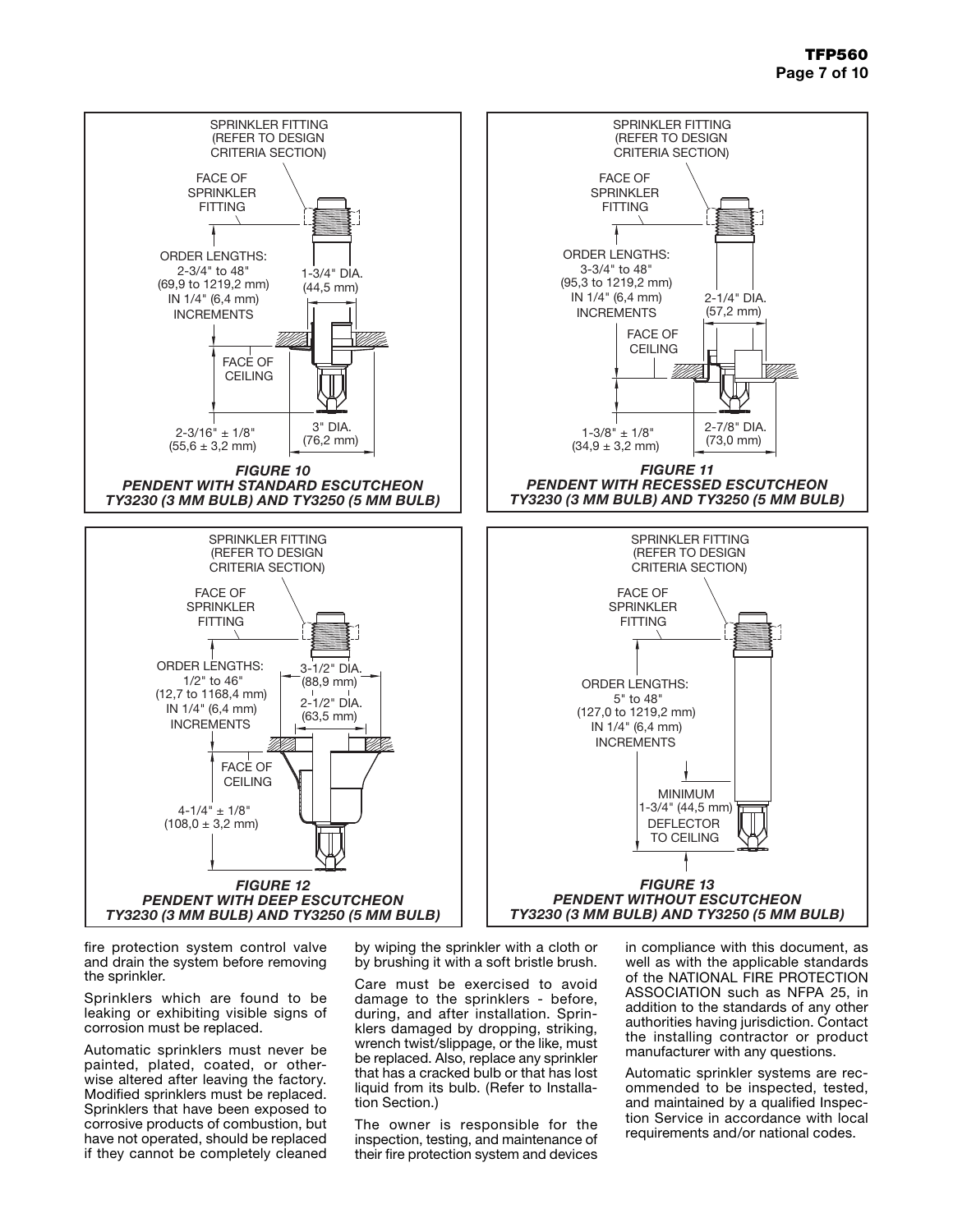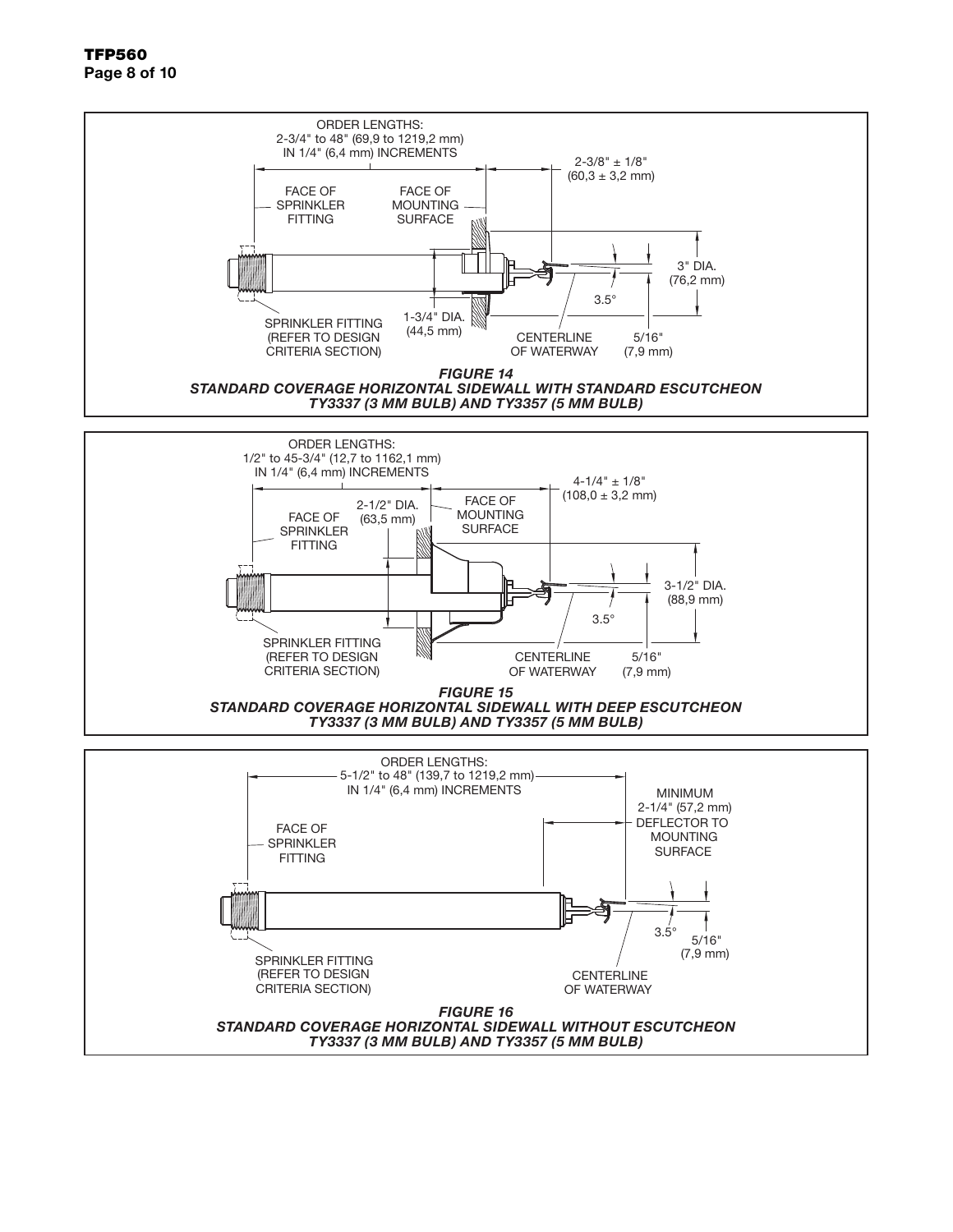

### *Limited Warranty*

For warranty terms and conditions, visit www.tyco-fire.com.

# *Ordering Procedure*

Contact your local distributor for availability. When placing an order, indicate the full product description and Part Number (P/N).

Refer to the price list for a complete listing of part numbers. Part numbers are for 1 inch NPT standard order sprinklers. Orders for all other sprinkler assemblies must be accompanied by a complete description.

### Stainless Steel Dry-Type Sprinkler

When ordering Series DS-1 Stainless Steel Dry-Type Sprinklers, 5.6K Pendent, Horizontal Sidewall (HSW), and Extended Coverage HSW, Standard (5 mm bulb) and Quick (3 mm bulb) Response, specify the following information:

• SIN Standard Coverage Pendent TY3230 – Quick Response TY3250 – Standard Response

Standard Coverage Horizontal Sidewall TY3337 – Quick Response TY3357 - Standard Response

Extended Coverage Horizontal Sidewall TY3339 – Quick Response

• Order Length: Dry-Type Sprinklers are furnished based upon Order Length as measured per Figures 10 through 17, as applicable. Measure the required length and then round the measurement to the nearest 1/4 inch increment.

- 1 Inch NPT (Standard)
	- ISO 7-R 1

(For information on ISO Inlet Thread Connections, contact your Johnson Controls Sales Representative.)

- Temperature Rating (Temperature rating 360°F (182°C) applies to non-recessed sprinkler assemblies.)
- Escutcheon Type, as applicable
- Part Number from Table D

### Replacement Escutcheons

Order replacement escutcheons separately.

*Note: Style 10 Recessed Escutcheons are shipped as assemblies comprised of closure ring and mounting plate. The included mounting plate is not used for Dry Type Sprinkler applications, discard accordingly.*

Specify: (specify type), (specify) finish, P/N (specify):

#### **Recessed (Style 10)**

Stainless Steel, Plain Unpolished . 56-701-1-010

**Standard (Push-On)**  $\ldots \ldots \ldots$ 91-106-8-007

### Sprinkler Wrench

Specify W-Type 7 Sprinkler Wrench P/N 56-850-4-001

### Sprinkler Boot

Specify Model DSB-2 Dry Sprinkler Boot, P/N 63-000-0-002

This P/N includes one (1) Boot, two (2) Strap Ties, and 1/3 oz of Adhesive (a sufficient quantity for installing one boot).